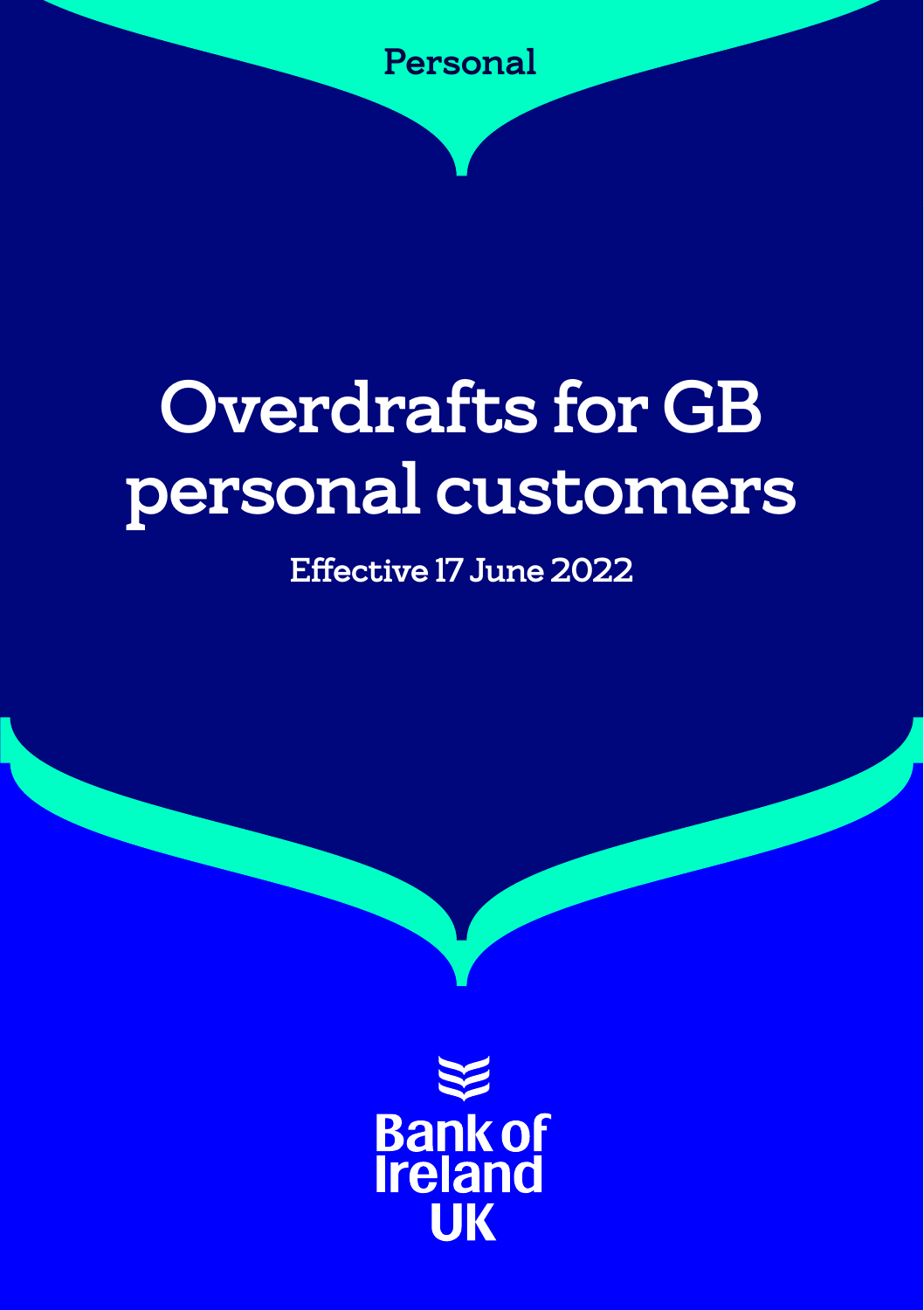An overdraft allows you to borrow using your current account. If you withdraw more money than you have in your account, the money you use after your bank balance reaches zero is called an overdraft. This money can be useful as a back-up to help you deal with short term, unexpected costs.

An arranged overdraft is an overdraft that we've approved on your account, and you can borrow up to that limit at an arranged overdraft interest rate.

Example – if you have £50 in your account and an approved arranged overdraft limit of £50, you will be able to spend up to £100 because of the approved overdraft.

An arranged overdraft can work as a financial cushion, protect your credit standing and also improve cash flow. Plus:

- You only pay interest when you use the overdraft
- $\blacktriangleright$  There is no charge for setting up, increasing, decreasing or even cancelling an overdraft facility on a current account
- You can have an arranged overdraft set permanently or temporarily (up to 90 days) on your account

Before applying for an overdraft you can find out if you are likely to be approved by using our overdraft eligibility checker. You can also use our overdraft cost calculator to work out how much overdraft interest you will be charged. Both of these tools are available at [bankofirelanduk.com/](http://bankofirelanduk.com/overdrafts) [overdrafts.](http://bankofirelanduk.com/overdrafts)

If you use an unarranged overdraft you will be charged unarranged overdraft interest and you may also pay unarranged overdraft charges, depending on the type of current account you have. See our 'Schedule of Charges' which you can get from our website at [bankofirelanduk.com](http://bankofirelanduk.com) for more information.

Always discuss your borrowing needs with us to avoid going into an unarranged overdraft.

## How much can I apply for?

#### **Clear Account**

Up to a maximum of 70% of your monthly/ fortnightly/weekly income.

All credit facilities including overdrafts are subject to our usual lending conditions.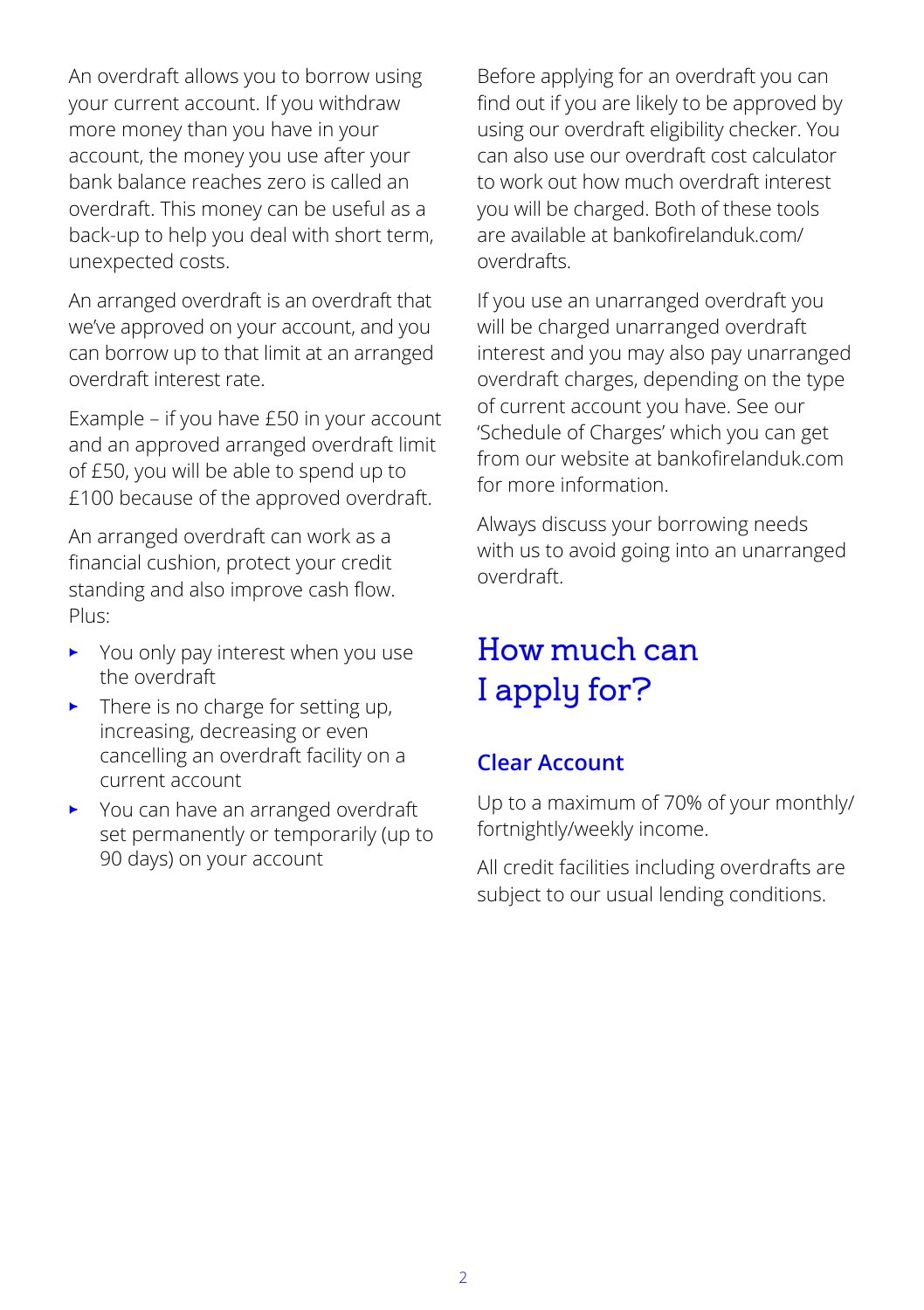#### **How can I apply?**

The application process is easy and convenient – simply phone 0800 0850 444\*.

When you apply for an arranged overdraft with us, we look at your circumstances and let you know if you can have one.

The overdraft approval and set up process usually takes 3 working days. If your application is successful the overdraft limit will show on your account and we will confirm the overdraft by letter.

#### **Other important things that you need to know if you are applying for an overdraft facility**

- You need to be over 18 years of age.
- $\blacktriangleright$  Every time you apply for an overdraft, we will ask your permission to undertake a credit search. This means if you apply for another temporary overdraft following expiry of an earlier facility, we will undertake a further credit search. If your borrowing needs are likely to become more permanent, you should consider requesting a permanent overdraft facility to prevent successive credit searches being carried out by us.
- A record of the search will be kept by Credit Reference Agency (CRA) and this could impact your ability to obtain credit elsewhere within a short period of time.
- Information that we share with CRAs will include information about the running of the account such as limit and balances as well as payment performance.

• **Joint Accounts only:** If you are applying for an overdraft on a joint account and you give us information about another person then you must ensure that you have their authority to consent to the processing of their information. If they ask us to tell them who gave their information and consent to process their information, we will do so. In proceeding with an application you confirm that all applicants consent to the overdraft.

> If, for any reason you feel you don't fully understand the overdraft, or the commitment you're entering into, we would encourage you to take further time to consider your application or to discuss it with a family member or friend.

 $\blacktriangleright$  It is important that you read the Terms and Conditions (T&Cs) which will be enclosed with the overdraft decision letter (if the overdraft is approved).

#### **How much will it cost me?**

There are no fixed repayments on an overdraft. You will have to pay interest on the overdraft. Temporary overdrafts must be repaid in full at the end of the approved period.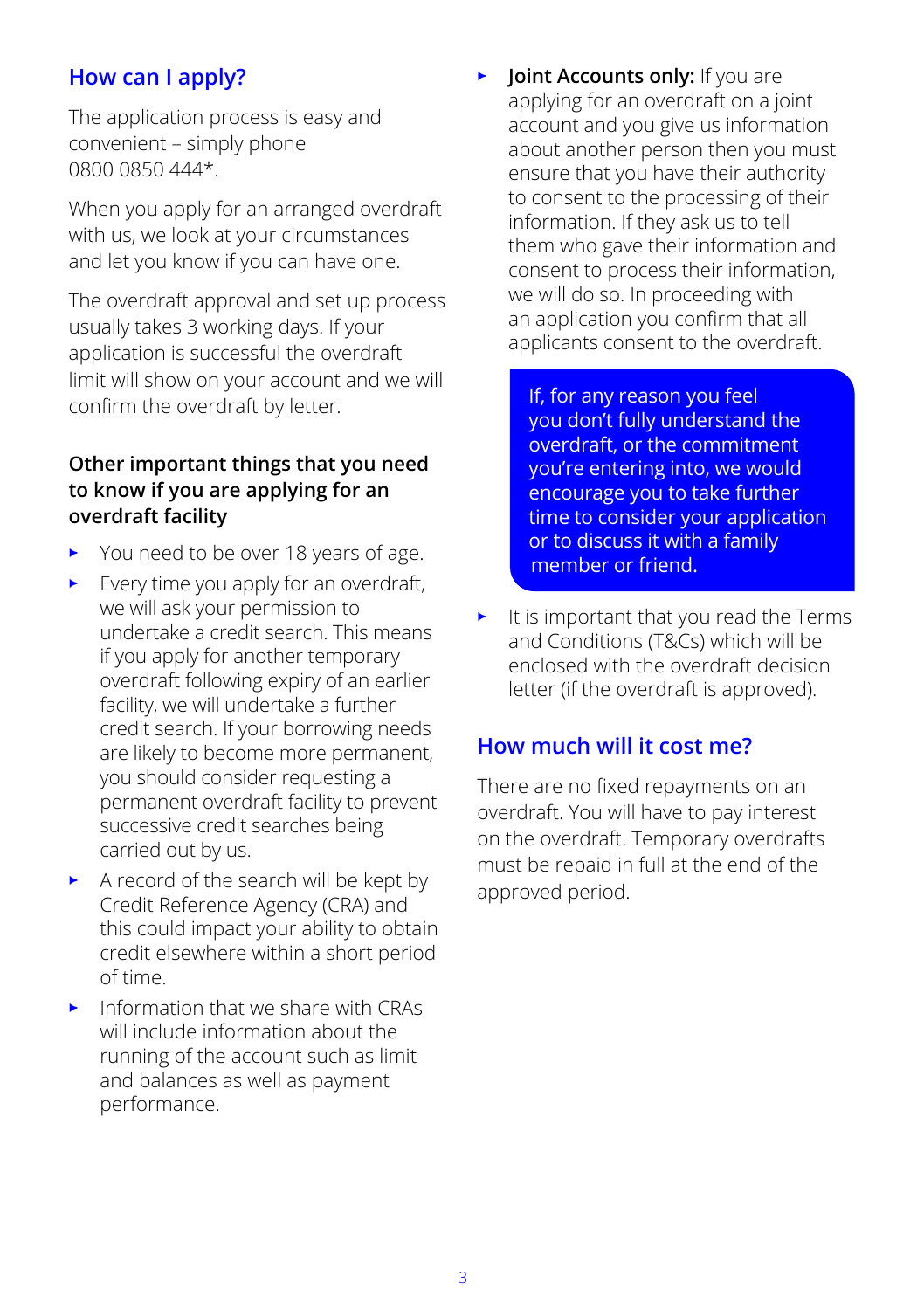## Clear Account

#### **How much does my overdraft cost in pounds and pence?**

As an example, the interest cost of borrowing £500 is:

| 7 days | 30 days | 60 days |
|--------|---------|---------|
| £2.90  | f1260   | £25.52  |

The 60 day example takes into account interest charged in the first 30 days. You can use our calculator to work out how much your anticipated arranged overdraft borrowing would cost over different periods of time. Find it at bankofirelanduk.com/overdrafts

#### **How do our overdrafts compare?**

Representative example: Based on an overdraft limit of £1,200 used in full for a three month period where the variable rate of interest is currently 30.25% per annum, the total charge for credit would be £93.05.

This amount is for illustrative purposes only and the Annual Percentage Rate (APR) for comparison purposes is 34.82% APR.

#### **How can I increase, reduce or cancel the arranged overdraft on my account?**

Just call us on 0800 0850 444\*.

The process to increase, reduce or cancel an overdraft usually takes 3 working days. Once completed your overdraft limit will be updated or cancelled and we will send you a letter to confirm this.

\*Open Mon – Fri 8:30am to 8pm, Sat 9am to 2pm. Calls to 0800 numbers are free from all consumer landlines and mobile phones. For your security and to improve our service to you, we may record and monitor phone calls for training purposes.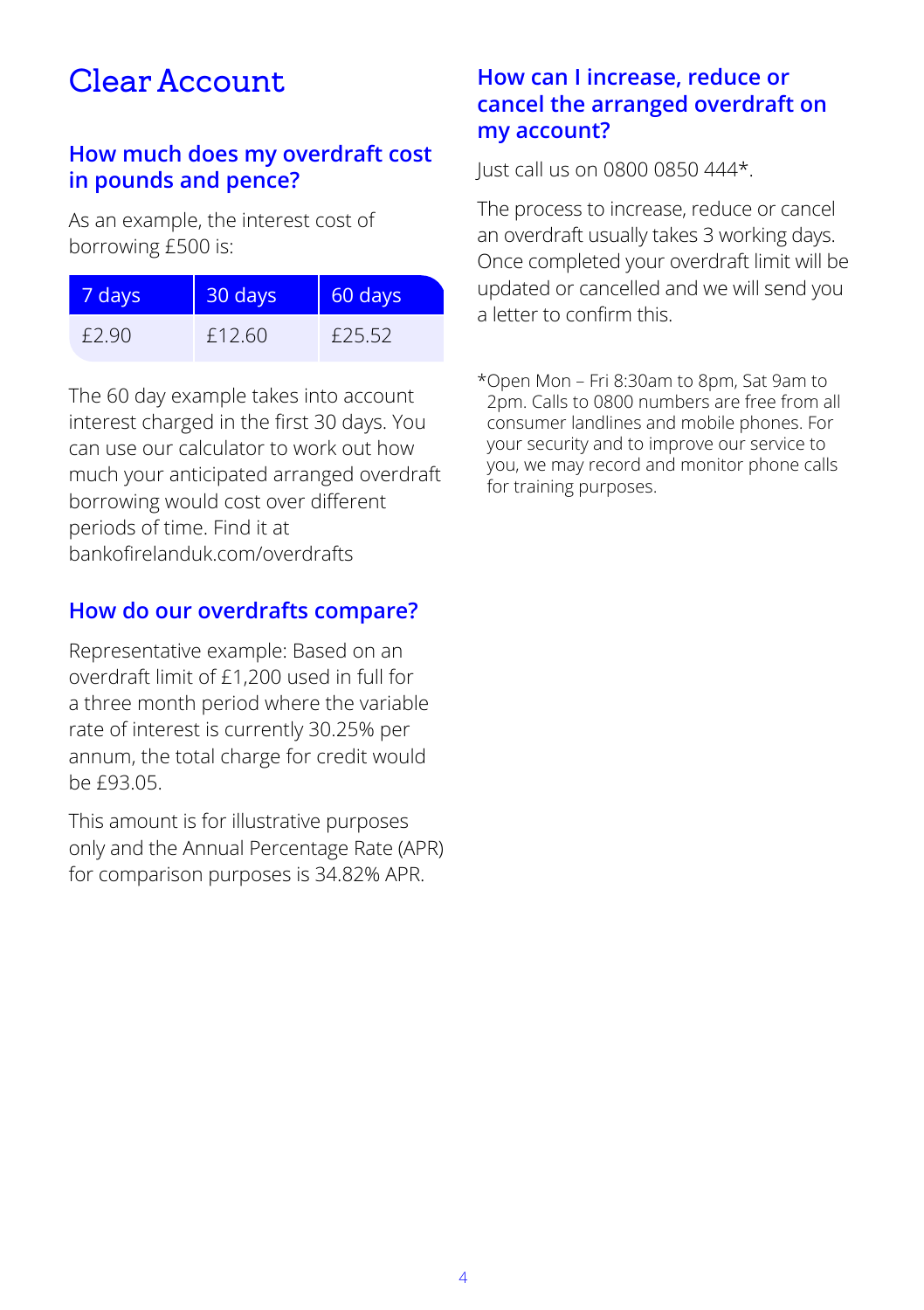### **Frequently asked questions about overdrafts**

| Is it suitable<br>for me?                                                | An overdraft is only suitable for short-term borrowing. If you use an overdraft<br>over longer periods, it can end up being more expensive than other forms of<br>borrowing. If you need a more certain, longer-term solution, a loan may be more<br>suitable.                                                                                                                                                                                                                                                                                                                                                                                                                                                                                                                                                                                                                                                                                                                                                                                                                                                                                                                                      |
|--------------------------------------------------------------------------|-----------------------------------------------------------------------------------------------------------------------------------------------------------------------------------------------------------------------------------------------------------------------------------------------------------------------------------------------------------------------------------------------------------------------------------------------------------------------------------------------------------------------------------------------------------------------------------------------------------------------------------------------------------------------------------------------------------------------------------------------------------------------------------------------------------------------------------------------------------------------------------------------------------------------------------------------------------------------------------------------------------------------------------------------------------------------------------------------------------------------------------------------------------------------------------------------------|
| Are there<br>any<br>unusual<br>terms?                                    | Your overdraft facility has no minimum or maximum term and is repayable,<br>1.<br>in whole or in part, on our demand, at any time.<br>You must ensure that the account on which your overdraft is granted has<br>2.<br>a credit balance for a total of at least 30 days, whether consecutively or<br>counted separately, during the 12 months period immediately following<br>the date of sanction and in each subsequent 12 month period whilst you<br>continue to benefit from an overdraft facility.<br>The interest rate is variable and will rise and fall in line with fluctuations in<br>3.<br>the Reference Interest Rate (e.g. Bank of Ireland UK base rate). The current<br>Base Rate and details of all current account rates are listed in Interest Rate<br>Brochure from bankofirelanduk.com. Changes in the interest rate may<br>increase the total cost of the overdraft.<br>Unarranged overdraft interest will be charged to your account at the same<br>4.<br>time and in the same manner as the usual interest charges. You may also<br>have to pay additional unarranged overdraft charges or if a debit item has to<br>be returned unpaid due to lack of funds in your account. |
| What if I<br>fail to pay<br>back the<br>overdraft<br>when you<br>demand? | 1. You may have to pay extra interest and charges. Details are set out in our<br>Schedule of Charges for Personal Customers brochure.<br>We may take steps to recover the money you owe us. This may include<br>2.<br>taking action through a debt-collection agency, or a solicitor. We may then<br>take court action against you. Each of these steps may lead to you having to<br>pay extra costs on top of your overdraft.<br>Any court action we take may include applying for a bankruptcy order<br>3.<br>against you, or a charging order or order for sale (in Scotland, an<br>inhibition) over any property you own. This may result in your home being<br>repossessed. Interest will be charged at the applicable rate under the<br>agreement before and after any court judgement.<br>Your credit rating may be impacted, and it will be more difficult or expensive<br>4.<br>for you to get credit in the future.                                                                                                                                                                                                                                                                       |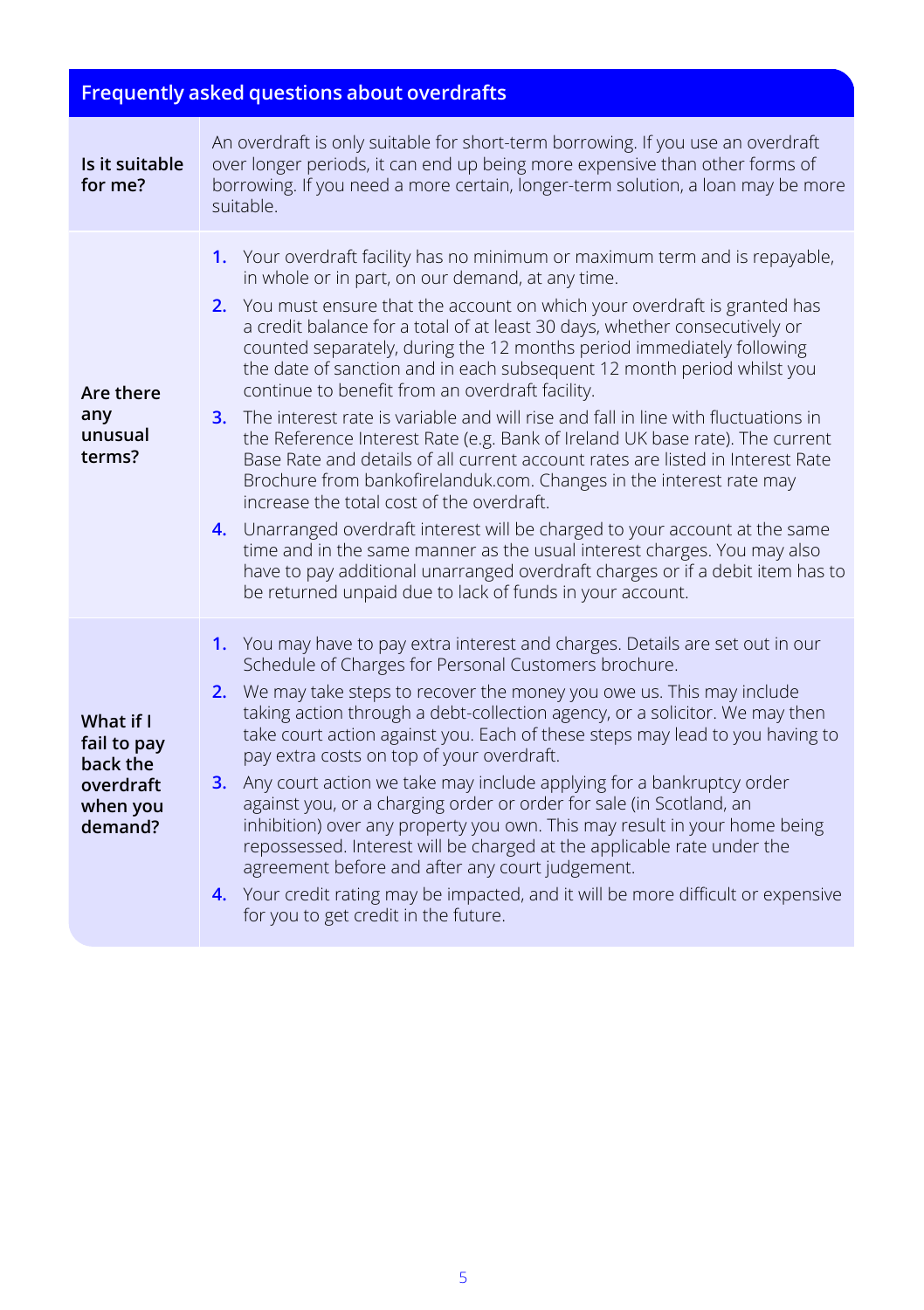| Can I change<br>my mind<br>later and<br>cancel my<br>overdraft?                                      | You can cancel this overdraft within 15 days of the date on the overdraft<br>approval letter. If you want to cancel it please call your branch or write to us at:<br>Group Credit Operations<br>PO Box 2071<br><b>Belfast</b><br>BT1 9PS<br>You will have to pay any amount you owe on your account as soon as possible<br>and within 30 days of the date you cancel your overdraft. After this time you can<br>still cancel your overdraft but any cancellation will be done under the Terms and<br>Conditions of your account.<br>Please telephone 0800 0850 444* to cancel your arranged overdraft. |
|------------------------------------------------------------------------------------------------------|--------------------------------------------------------------------------------------------------------------------------------------------------------------------------------------------------------------------------------------------------------------------------------------------------------------------------------------------------------------------------------------------------------------------------------------------------------------------------------------------------------------------------------------------------------------------------------------------------------|
| <b>Which Credit</b><br>Reference<br>Agency<br>(CRA) do you<br>use when<br>considering<br>my request? | The Credit Reference Agency (CRA) we use is Equifax Limited.<br>You may request a copy of your credit file by contacting:<br>Equifax Ltd<br><b>Customer Service Centre</b><br>PO Box 10036<br>Leicester<br>LE3 4FS<br>www.equifax.co.uk<br>The credit reference agency charge a fee for this service.                                                                                                                                                                                                                                                                                                  |
| What can<br>I do if my<br>overdraft<br>request is<br>declined?                                       | You have the right to appeal our decision but to request an appeal you will need<br>to provide us with additional information about your circumstances that you did<br>not supply initially.<br>If you would like to appeal our decision please phone 0800 0850 444*.<br>If your overdraft request is declined with the reason "Failed credit check", we<br>would advise you to obtain a copy of the data held by the Credit Reference<br>Agency(ies), known as your credit file, before making any further applications.                                                                              |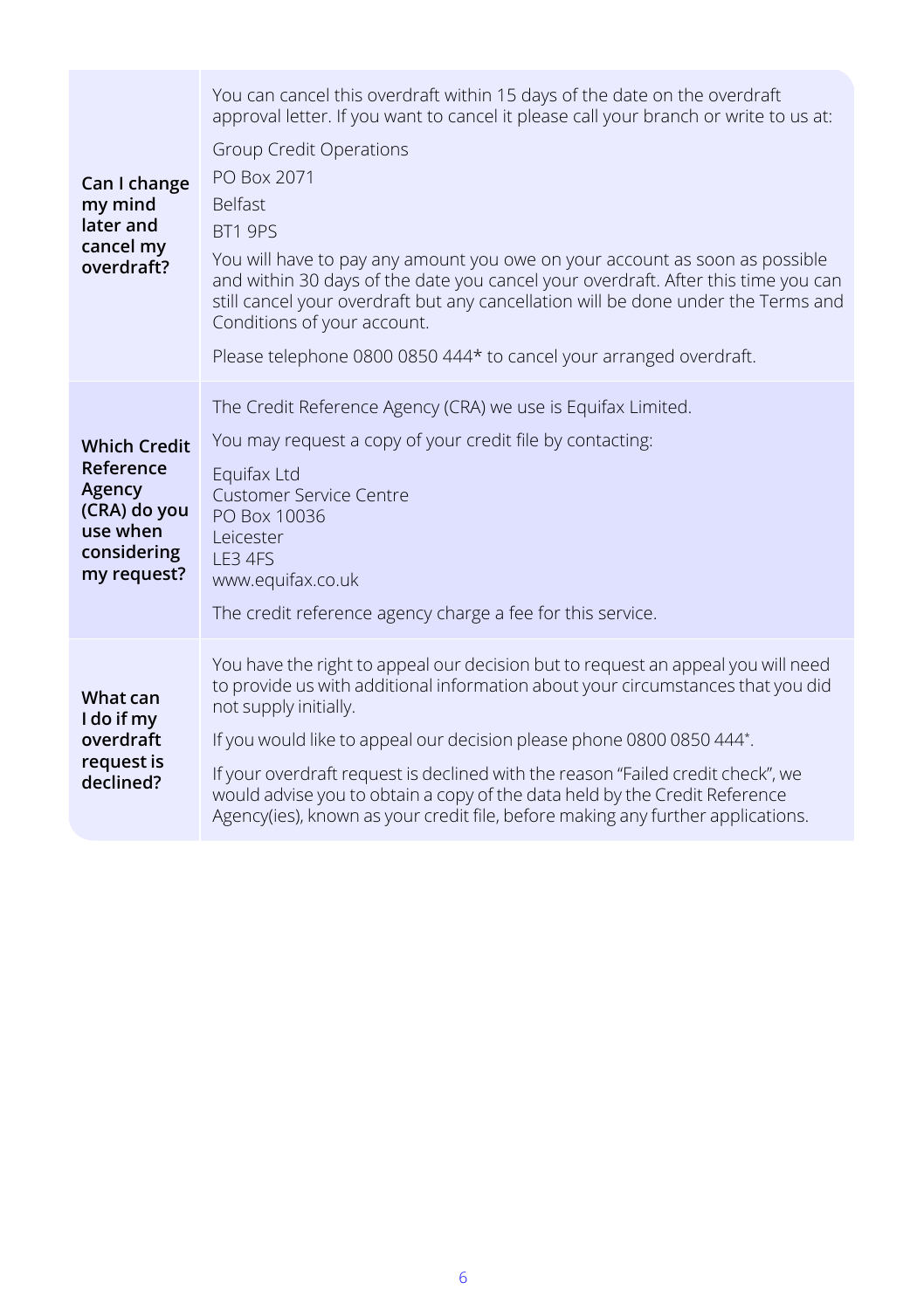## Personal Current Account Overdraft Factsheet

Pre-contact Consumer Credit Information (Overdrafts)

| <b>Creditor</b> | Bank of Ireland (UK) plc                              |
|-----------------|-------------------------------------------------------|
| <b>Address</b>  | Bow Bells House, 1, Bread Street,<br>London, EC4M 9BE |
| Web address     | bankofirelanduk.com                                   |

#### **1. Description of the main features of the credit product**

| The type of credit                                                                                                          | Overdraft                                                                                                                                                                            |
|-----------------------------------------------------------------------------------------------------------------------------|--------------------------------------------------------------------------------------------------------------------------------------------------------------------------------------|
| The total amount of credit. This<br>means the amount of credit to be<br>provided under the agreement or<br>the credit limit | The overdraft limit will vary depending on the<br>requirements and circumstances of the individual<br>customer and will be communicated to you when your<br>application is approved. |
| The duration of the credit<br>agreement                                                                                     | Permanent overdrafts have no fixed or minimum duration.<br>Temporary overdrafts may be from 1 to 90 days.<br>Switching overdrafts are for three months.                              |
| Repayment of the credit                                                                                                     | You may be required to repay the overdraft in whole or in<br>part at any time.                                                                                                       |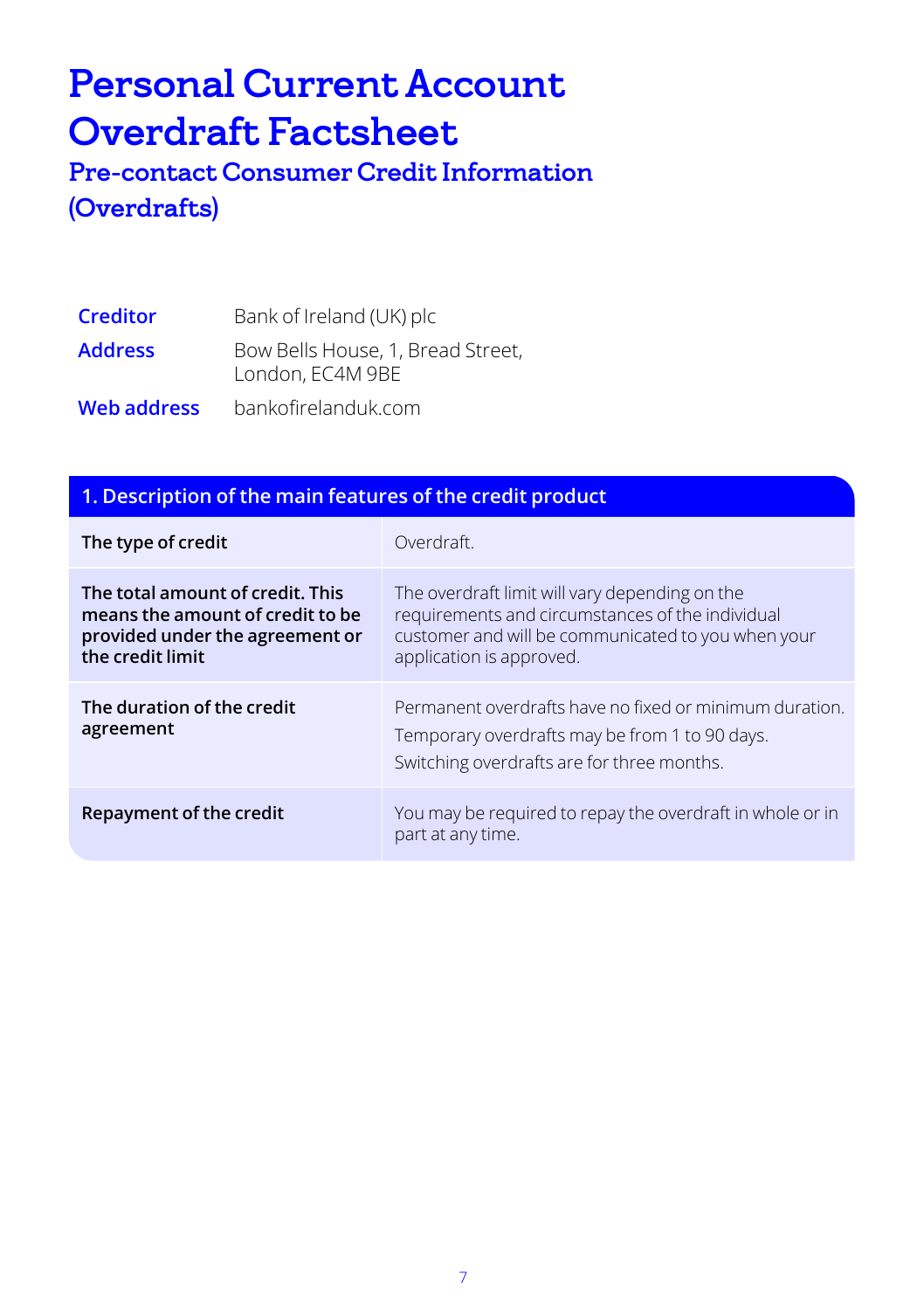| 2. Costs of the credit                         |                                                                                                                                                                   |               |            |
|------------------------------------------------|-------------------------------------------------------------------------------------------------------------------------------------------------------------------|---------------|------------|
| The rates of<br>interest which<br>apply to the |                                                                                                                                                                   | Current       |            |
|                                                |                                                                                                                                                                   | $\frac{9}{6}$ | <b>APR</b> |
| credit agreement                               | Clear Account                                                                                                                                                     | 30.25%        | 34.82%     |
|                                                | We work out interest on overdrafts at a margin over our base rate, which<br>was 1.25% on 17 June 2022.                                                            |               |            |
|                                                | The interest rate we charge for overdrafts will change when our base rate<br>changes and will take effect immediately.                                            |               |            |
|                                                | We publish changes to the base rate on our website and in our branches<br>and in the information which comes with your annual statement.                          |               |            |
|                                                | We can also change the margin we charge you for your overdraft following at<br>least two months' notice.                                                          |               |            |
|                                                | Notification of interest rate changes is included with your statement.                                                                                            |               |            |
| Costs                                          | Other than monthly interest, there are no costs for arranged overdrafts.<br>For unarranged overdraft rates and other charges please see "Schedule of<br>Charges". |               |            |
| Costs in the case<br>of late payments          | There are no charges for late or missed payments.                                                                                                                 |               |            |

| 3. Other important legal aspects                                                                        |                                                                                                                                                                                                                                                                                                                                            |
|---------------------------------------------------------------------------------------------------------|--------------------------------------------------------------------------------------------------------------------------------------------------------------------------------------------------------------------------------------------------------------------------------------------------------------------------------------------|
| <b>Termination</b><br>of the credit<br>agreement                                                        | You may end the overdraft agreement at any time by calling your branch or<br>giving us notice in writing and paying what you owe on the account.<br>We may review the overdraft agreement periodically and may require<br>repayment in full or in part at any time in accordance with the requirements<br>of the Consumer Credit Act 1974. |
| <b>Consultation with</b><br>a credit reference<br>agency                                                | If we decide not to proceed with your overdraft application on the basis<br>of information from a credit reference agency, when informing you of our<br>lending decision, we will also inform you that it has been reached on the<br>basis of such information and will give you the particulars of that agency.                           |
| The period of<br>time during which<br>the creditor is<br>bound by the<br>pre-contractual<br>information | The information in this form is correct at time of printing and valid until<br>varied in accordance with the terms and conditions of your current account<br>agreement.                                                                                                                                                                    |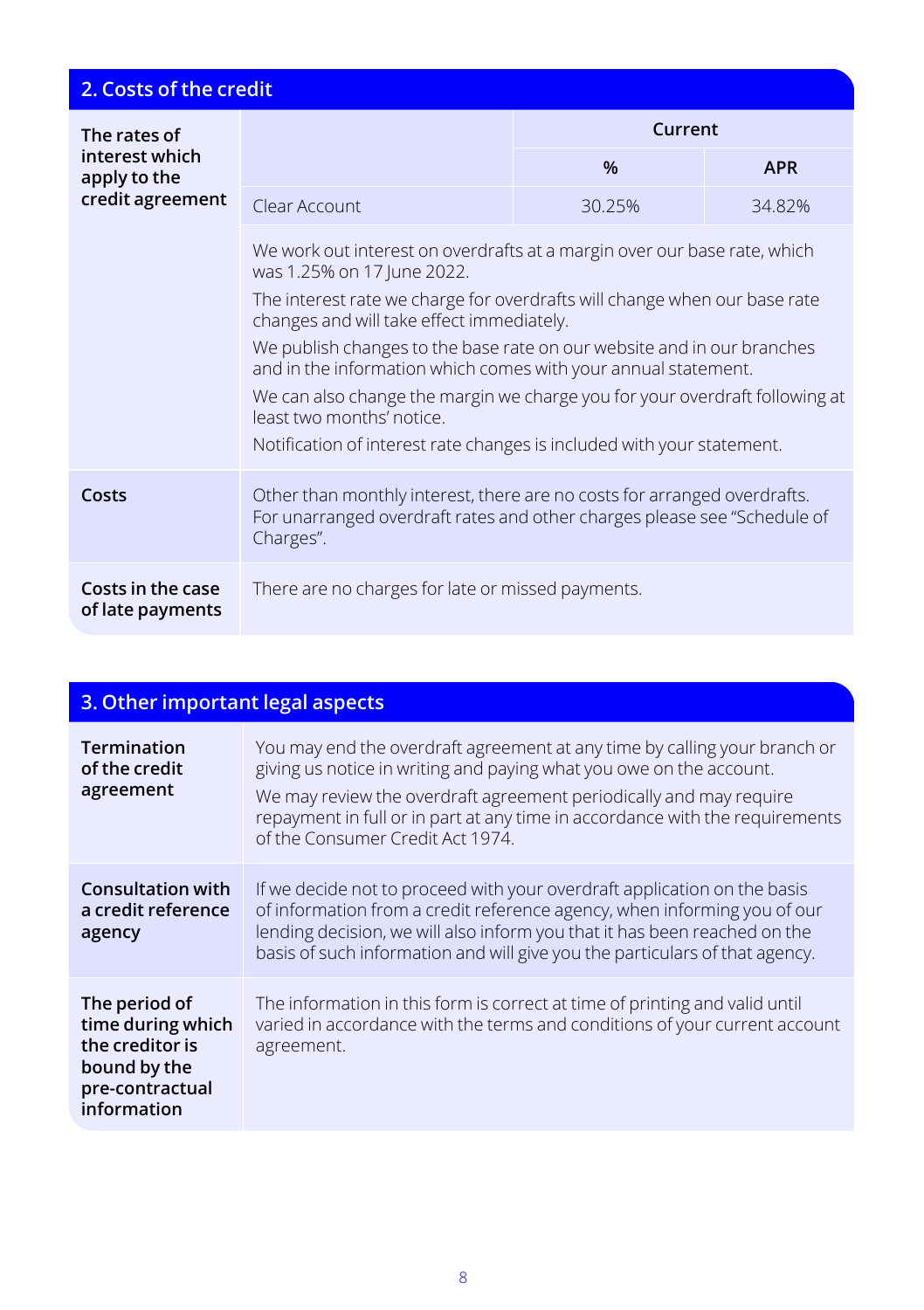#### **4. Additional information to be given in the case of distance marketing of financial services**

| (a) concerning the creditor                                                                                                                      |                                                                                                                                                                                                                                                                                                                                                                                                                                                                                                                                                                                                                 |
|--------------------------------------------------------------------------------------------------------------------------------------------------|-----------------------------------------------------------------------------------------------------------------------------------------------------------------------------------------------------------------------------------------------------------------------------------------------------------------------------------------------------------------------------------------------------------------------------------------------------------------------------------------------------------------------------------------------------------------------------------------------------------------|
| <b>Registration number</b>                                                                                                                       | The Creditor's Financial Conduct Authority Firm Reference number is<br>512956 Information Commissioner Registration Number Z2076174.                                                                                                                                                                                                                                                                                                                                                                                                                                                                            |
| The supervisory<br>authority                                                                                                                     | The Financial Conduct Authority (FCA).                                                                                                                                                                                                                                                                                                                                                                                                                                                                                                                                                                          |
| (b) concerning the credit agreement                                                                                                              |                                                                                                                                                                                                                                                                                                                                                                                                                                                                                                                                                                                                                 |
| The law taken by the<br>creditor as a basis for<br>the establishment<br>of relations with you<br>before the conclusion<br>of the credit contract | Any dealings with you prior to any agreement being made shall be<br>governed by and interpreted in accordance with Northern Irish law<br>if you are ordinarily resident in Northern Ireland, Scottish law if you<br>are ordinarily resident in Scotland or English law if you are ordinarily<br>resident anywhere else.                                                                                                                                                                                                                                                                                         |
| The law applicable to<br>the credit agreement<br>and/or the competent<br>court                                                                   | Your overdraft agreement shall be governed by and interpreted in<br>accordance with Northern Irish law if you are ordinarily resident in<br>Northern Ireland, Scottish law if you are ordinarily resident in Scotland<br>and English law if you are ordinarily resident anywhere else and to the<br>relevant courts in these jurisdictions in the case of disputes.                                                                                                                                                                                                                                             |
| Language to be used in<br>connection<br>your agreement                                                                                           | Information and contractual terms will be supplied in English and<br>English will be used for communication during the duration of the<br>agreement with your consent.                                                                                                                                                                                                                                                                                                                                                                                                                                          |
| (c) concerning redress                                                                                                                           |                                                                                                                                                                                                                                                                                                                                                                                                                                                                                                                                                                                                                 |
| <b>Access to out-of-court</b><br>complaint and redress<br>mechanism                                                                              | If you have a complaint you may contact our Customer Service Team<br>as follows:<br>In writing - send a letter to:<br>►<br><b>FREEPOST</b><br>Bank of Ireland UK Group Customer Relations<br>PO Box 3191<br><b>Bristol</b><br>BS1 9HY<br>By phone - call your Relationship Manager or Branch Manager,<br>►<br>or if you have registered for our Banking 365 service, phone<br>0345 7365 555. The phone number from outside the UK is<br>003531 460 6400.<br>If you are not happy with the way in which we have dealt with your<br>complaint you have a right to refer it to the Financial Ombudsman<br>Service. |